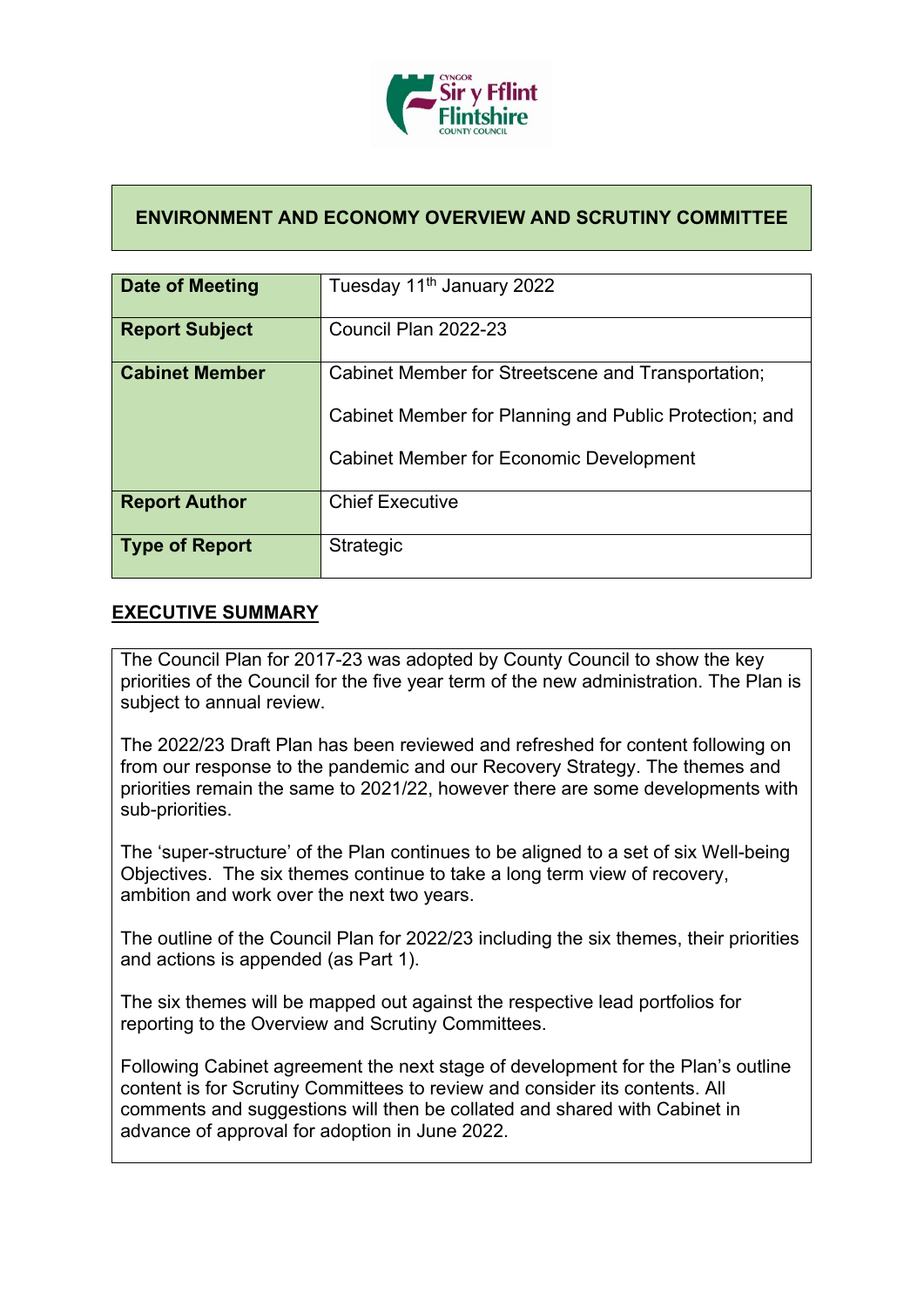| <b>RECOMMENDATIONS</b> |                                                                                                                                               |
|------------------------|-----------------------------------------------------------------------------------------------------------------------------------------------|
|                        | To review and provide feedback on the refreshed content of the themes for<br>Council Plan 2022-23 prior to sharing with Cabinet in June 2022. |

## **REPORT DETAILS**

| 1.00 | <b>EXPLAINING THE COUNCIL PLAN 2021/22</b>                                                                                                                                                                                                                                                                                                                                                                                                                                                                                                                                                                                                                                                                                                    |
|------|-----------------------------------------------------------------------------------------------------------------------------------------------------------------------------------------------------------------------------------------------------------------------------------------------------------------------------------------------------------------------------------------------------------------------------------------------------------------------------------------------------------------------------------------------------------------------------------------------------------------------------------------------------------------------------------------------------------------------------------------------|
| 1.01 | It is a requirement of the Local Government and Elections (wales) Act<br>2021 for organisations to 'set out any actions to increase the extent to<br>which the Council is meeting the performance requirements.' Plans for<br>organisations should be robust; be clear on where it wants to go; and how<br>it will get there.                                                                                                                                                                                                                                                                                                                                                                                                                 |
| 1.02 | The Council Plan for 2022/23 continues to move towards a more rounded<br>corporate plan, whilst still meeting the requirements of the Act.<br>Changes include:<br>Poverty<br>$\bullet$<br>Digital Poverty - definition expanded<br>$\circ$<br><b>Green Society and Environment</b><br>New sub-priority added - Climate Change Adaptation<br>$\circ$<br>New sub-priority added - Green Access<br>$\circ$<br>$\circ$ Green Environment – new definition<br>Economy<br>$\bullet$<br>Digital and Transport Infrastructure divided into two separate<br>$\circ$<br>sub-priorities:<br><b>Transport Connectivity</b><br><b>Digital Infrastructure</b><br><b>Education and Skills</b><br>$\bullet$<br>New-sub-priority added - Well-being<br>$\circ$ |
| 1.03 | The Council Plan for 2022-23 has a super structure of six themes and<br>supporting priorities as follows:<br><b>Theme: Poverty</b><br>Priorities:<br>Income Poverty<br><b>Child Poverty</b><br><b>Food Poverty</b><br><b>Fuel Poverty</b><br><b>Digital Poverty</b><br>Theme: Affordable and Accessible housing<br>Priorities:<br>Housing support and homeless prevention<br>$\overline{\phantom{0}}$<br>Housing Needs and Housing Options<br>Social Housing<br>Ξ.<br><b>Private Rented Sector</b><br><b>Empty Properties</b>                                                                                                                                                                                                                 |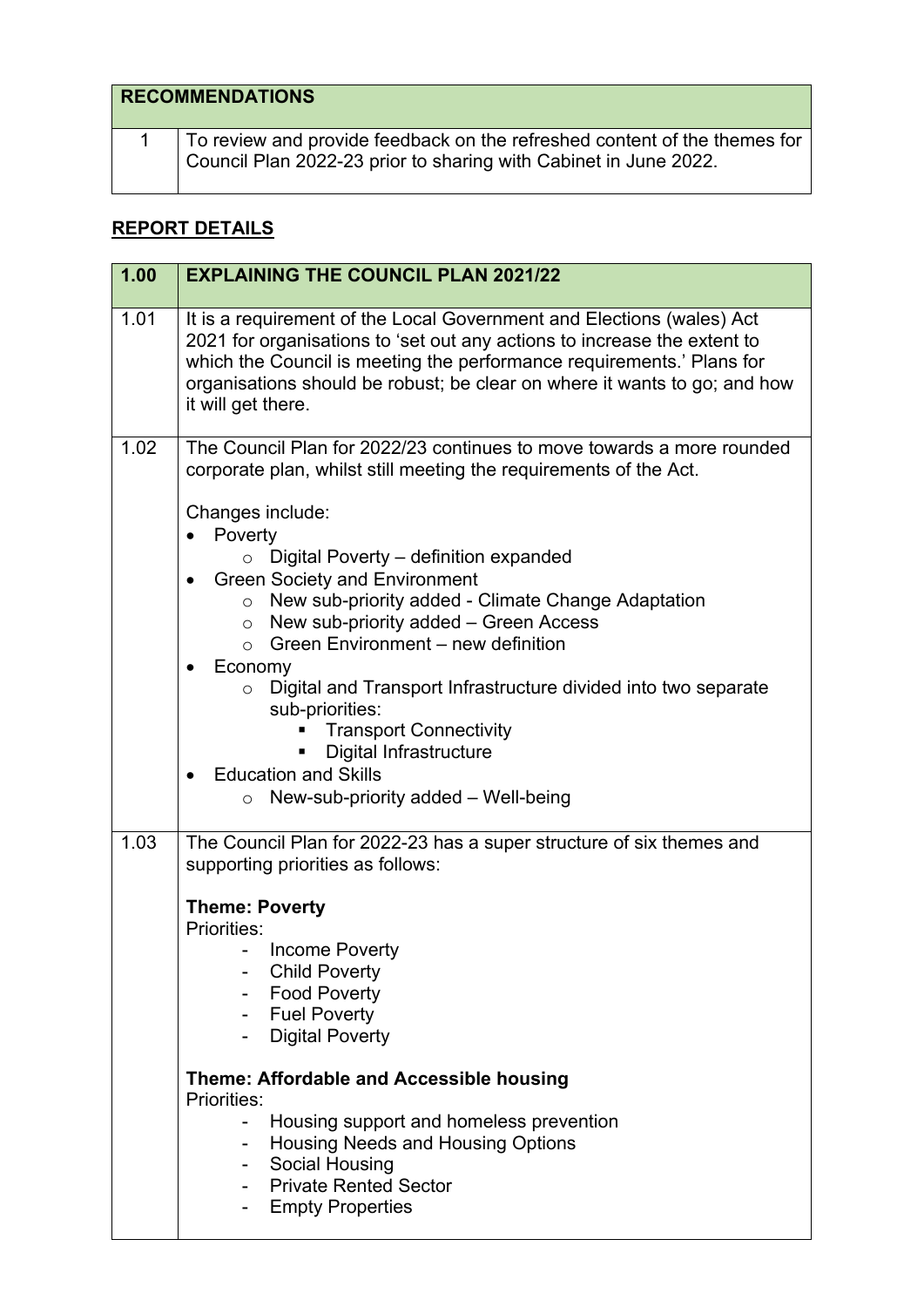|      | <b>Theme: Green Society and Environment</b>                                                                                                           |
|------|-------------------------------------------------------------------------------------------------------------------------------------------------------|
|      | <b>Priorities:</b>                                                                                                                                    |
|      | <b>Carbon Neutrality</b><br>$\overline{\phantom{a}}$                                                                                                  |
|      | Climate Change Adaptation                                                                                                                             |
|      | - Fleet Strategy                                                                                                                                      |
|      | <b>Green Environment</b>                                                                                                                              |
|      | - Green Access                                                                                                                                        |
|      | - Renewable Energy                                                                                                                                    |
|      | - Active and Sustainable Travel Options                                                                                                               |
|      | - Circular Economy                                                                                                                                    |
|      | <b>Theme: Economy</b><br>Priorities:                                                                                                                  |
|      |                                                                                                                                                       |
|      | Town Centre Regeneration<br>$\overline{\phantom{0}}$<br><b>Business</b>                                                                               |
|      | - Transport Connectivity                                                                                                                              |
|      | - Digital infrastructure                                                                                                                              |
|      | - LDP Targets                                                                                                                                         |
|      | Spending money for the benefit of Flintshire<br>-                                                                                                     |
|      | <b>Reducing Worklessness</b><br>$\sim$ 10 $\pm$                                                                                                       |
|      |                                                                                                                                                       |
|      | Theme: Personal and Community Well-being<br>Priorities:                                                                                               |
|      | <b>Independent Living</b>                                                                                                                             |
|      | Safeguarding                                                                                                                                          |
|      | Direct Provision to support people closer to home                                                                                                     |
|      | - Local Dementia Strategy                                                                                                                             |
|      | A well-connected, safe and clean local environment.                                                                                                   |
|      |                                                                                                                                                       |
|      | <b>Theme: Education and Skills</b><br>Priorities:                                                                                                     |
|      | <b>Educational Engagement and Achievement</b>                                                                                                         |
|      | <b>Digital Learning Opportunities</b>                                                                                                                 |
|      | <b>Learning Environments</b>                                                                                                                          |
|      | <b>Learning Community Networks</b>                                                                                                                    |
|      | <b>Specialist Educational Provision</b>                                                                                                               |
|      | Welsh Education Strategic Plan (WESP)                                                                                                                 |
|      | Well-being                                                                                                                                            |
|      |                                                                                                                                                       |
| 1.04 | The work on the detail behind the priorities has progressed well and is                                                                               |
|      | attached at Appendix 1. Cabinet have agreed to the content. The next step<br>is for all Scrutiny Committees to be consulted with over the next cycle. |
|      |                                                                                                                                                       |
| 1.05 | Following this cycle of consultation, the Plan will be presented to Cabinet                                                                           |
|      | in its second stage prior to adoption by the County Council in July. The                                                                              |
|      | final Council Plan (both parts 1 and 2) will be available as a web-based                                                                              |
|      | document published on the website.                                                                                                                    |
|      |                                                                                                                                                       |
| 2.00 | <b>RESOURCE IMPLICATIONS</b>                                                                                                                          |

| 2.01 | Council planning and service portfolio business recovery planning is dove- |
|------|----------------------------------------------------------------------------|
|      | tailed with the periodic review of the Medium Term Financial Strategy and  |
|      | Capital Programme.                                                         |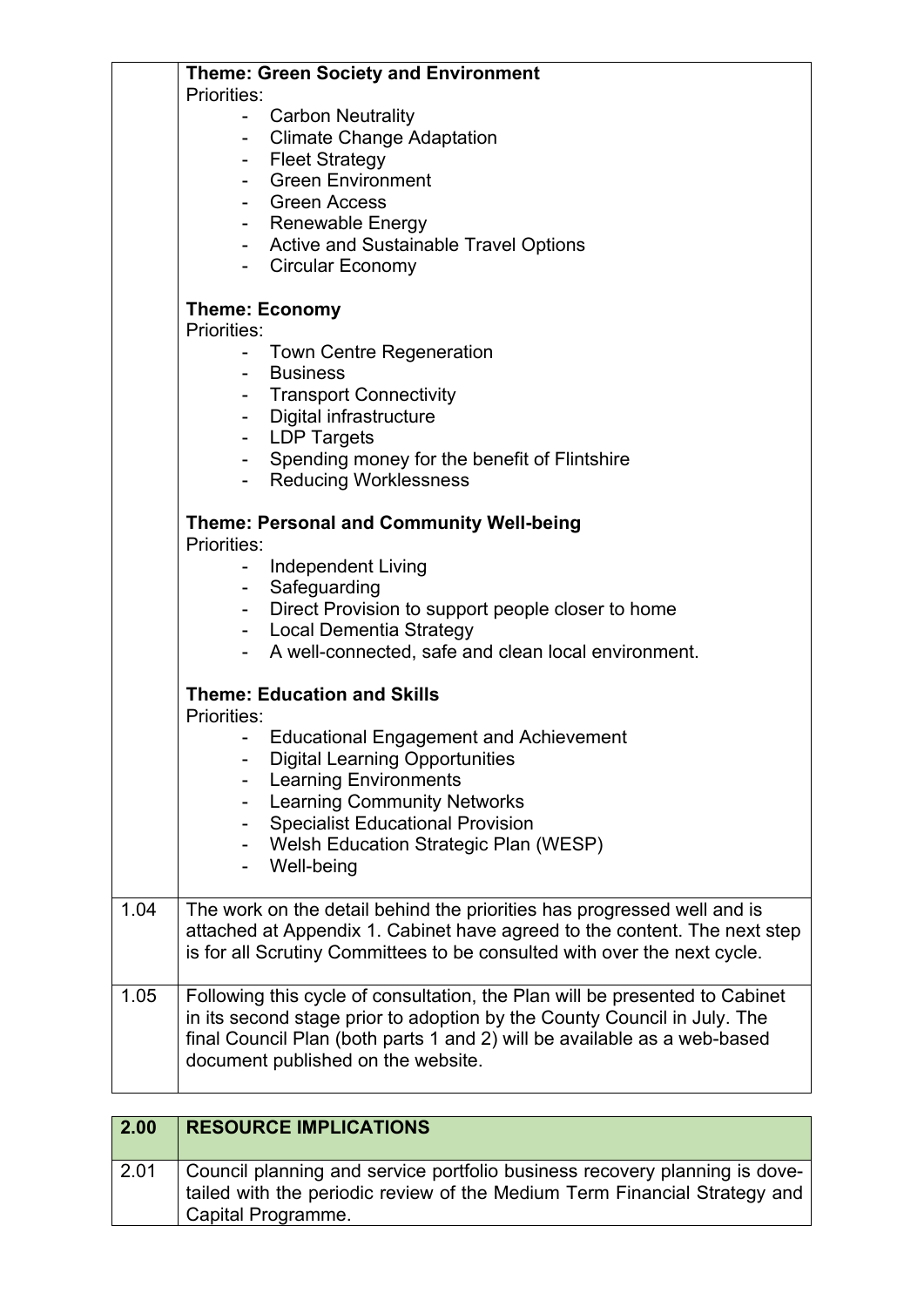| 3.00 | <b>CONSULTATIONS REQUIRED / CARRIED OUT</b>                                                                                                                 |
|------|-------------------------------------------------------------------------------------------------------------------------------------------------------------|
| 3.01 | Consultation has been carried out with Chief Officers, Cabinet members<br>and the wider internal senior management network on the framework of<br>the Plan. |
|      | All Scrutiny committees will have the opportunity to be engaged in the<br>development of the Plan.                                                          |

| 4.00 |                                                  | <b>IMPACT ASSESSMENT AND RISK MANAGEMENT</b>                                                                                                                                                                                                                                                                                                                     |
|------|--------------------------------------------------|------------------------------------------------------------------------------------------------------------------------------------------------------------------------------------------------------------------------------------------------------------------------------------------------------------------------------------------------------------------|
| 4.01 | <b>Impact Assessment</b>                         |                                                                                                                                                                                                                                                                                                                                                                  |
|      |                                                  | An Integrated Impact Assessment (IIA) is currently underway for Council<br>Plan Part 1. This will be completed by March and outcomes shared with<br>Chief Officer Team for consideration. Findings from the IIA could be<br>included in Part 1 and inform Part 2 Council Plan as a better fit. Last year's<br>IIA Summary is available as a background document. |
|      |                                                  | Ways of Working (Sustainable Development) Principles Impact                                                                                                                                                                                                                                                                                                      |
|      | Long-term                                        |                                                                                                                                                                                                                                                                                                                                                                  |
|      | Prevention                                       | Throughout the 2022/23 Council Plan                                                                                                                                                                                                                                                                                                                              |
|      | Integration                                      | development we will ensure the five ways                                                                                                                                                                                                                                                                                                                         |
|      | Collaboration                                    | of working are embedded within our<br>ambitions and easily reported on.                                                                                                                                                                                                                                                                                          |
|      | Involvement                                      |                                                                                                                                                                                                                                                                                                                                                                  |
|      | <b>Well-being Goals Impact</b>                   |                                                                                                                                                                                                                                                                                                                                                                  |
|      | Prosperous Wales                                 |                                                                                                                                                                                                                                                                                                                                                                  |
|      | <b>Resilient Wales</b><br><b>Healthier Wales</b> | Throughout the 2022/23 Council Plan                                                                                                                                                                                                                                                                                                                              |
|      | More equal Wales                                 | development we will be ensuring we                                                                                                                                                                                                                                                                                                                               |
|      | <b>Cohesive Wales</b>                            | capture our contributions to the seven well-<br>being goals within our ambitions.                                                                                                                                                                                                                                                                                |
|      | <b>Vibrant Wales</b>                             |                                                                                                                                                                                                                                                                                                                                                                  |
|      | Globally responsible Wales                       |                                                                                                                                                                                                                                                                                                                                                                  |
|      | <b>Council's Well-being Objectives</b>           |                                                                                                                                                                                                                                                                                                                                                                  |
|      | below.                                           | The Council undertook a review of its Well-being Objectives during the<br>development of the 2021/22 Council Plan. The updated set of Well-being<br>Objectives are a more focused set of six. The Well-being Objectives<br>identified have associated themes for which they resonate. See the full list                                                          |
|      | <b>Theme</b>                                     | <b>Well-being Objective</b>                                                                                                                                                                                                                                                                                                                                      |
|      | Poverty                                          | Protecting people from poverty by supporting                                                                                                                                                                                                                                                                                                                     |
|      |                                                  | them to meet their basic needs                                                                                                                                                                                                                                                                                                                                   |
|      | Affordable and                                   | Housing in Flintshire meeting the needs of our                                                                                                                                                                                                                                                                                                                   |

residents and supporting safer communities

Accessible Housing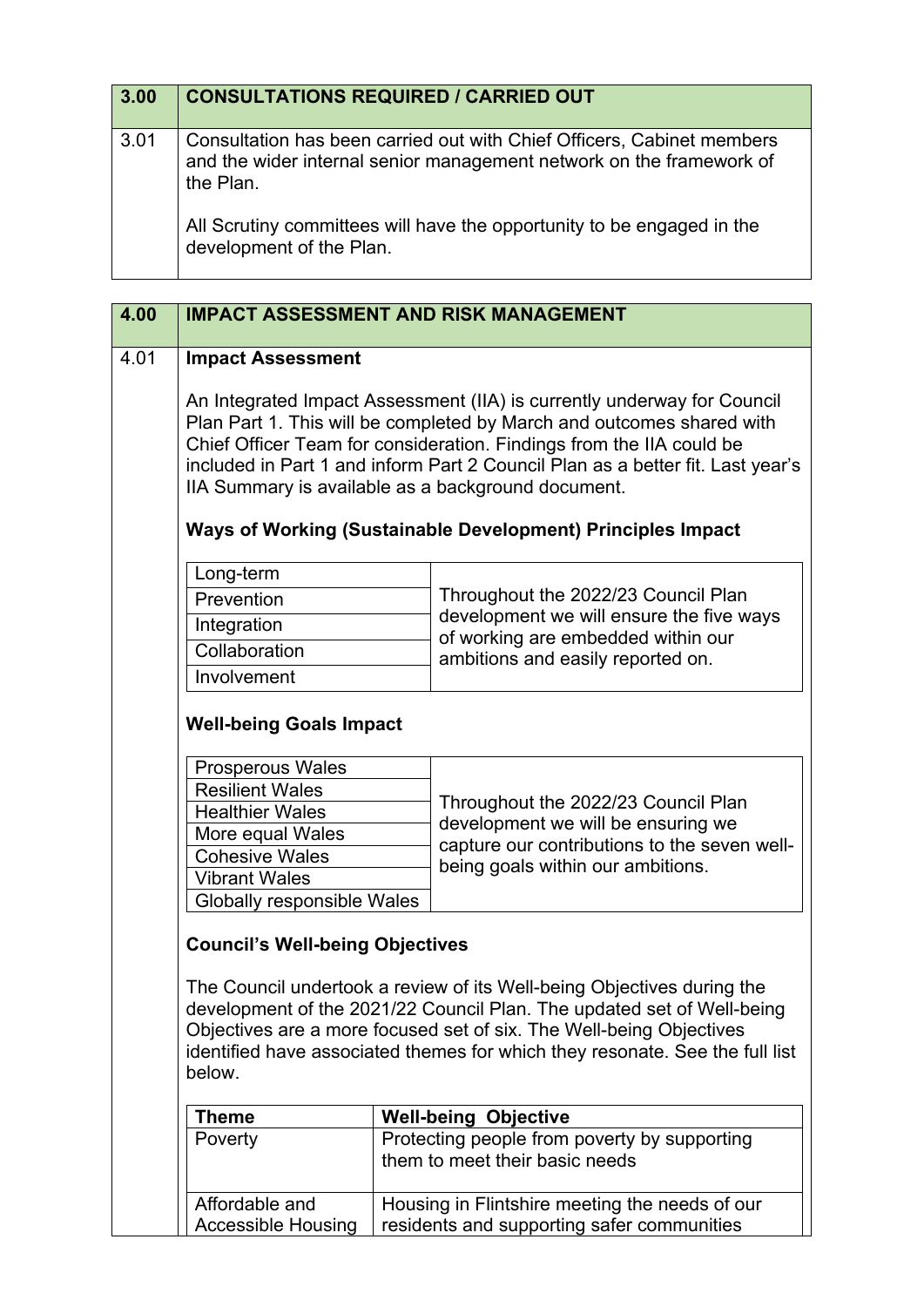| Green Society and<br>Environment                | Limiting the impact of the Council's services on<br>the natural environment and supporting the wider<br>communities of Flintshire to reduce their own<br>carbon footprint |
|-------------------------------------------------|---------------------------------------------------------------------------------------------------------------------------------------------------------------------------|
| Economy                                         | Enabling a sustainable economic recovery                                                                                                                                  |
| Personal and<br><b>Community Well-</b><br>being | Supporting people in need to live as well as they<br>can                                                                                                                  |
| <b>Education and Skills</b>                     | <b>Enabling and Supporting Learning Communities</b>                                                                                                                       |
|                                                 |                                                                                                                                                                           |
| <b>Risk Management</b><br>content.              | The risks to the statutory requirements of the Plan include: not publishing<br>the plan within statutory timescales and, not adhering to the prerequisite                 |
| Plan reflects the statutory requirements.       | Both these risks are managed through adherence to well established<br>procedures for publishing the Plan and ensuring that the content of the                             |

| 5.00 | <b>APPENDICES</b>                                |
|------|--------------------------------------------------|
| 5.01 | Appendix 1: Draft Council Plan (Part 1) 2022-23. |

| 6.00 | <b>LIST OF ACCESSIBLE BACKGROUND DOCUMENTS</b>              |
|------|-------------------------------------------------------------|
| 6.01 | Summary Integrated Impact Assessment - Council Plan 2021/22 |

| 7.00 | <b>CONTACT OFFICER DETAILS</b>                                                                                                                |
|------|-----------------------------------------------------------------------------------------------------------------------------------------------|
| 7.01 | <b>Contact Officer: Jay Davies, Strategic Performance Advisor</b><br>Telephone: 01352 702744<br><b>E-mail:</b> $jay.davies@flintshire.gov.uk$ |

| 8.00 | <b>GLOSSARY OF TERMS</b>                                                                                                                                                                            |
|------|-----------------------------------------------------------------------------------------------------------------------------------------------------------------------------------------------------|
| 8.01 | <b>Council Plan:</b> the document which sets out the annual priorities of the<br>Council. It is a requirement of the Local Government (Wales) Measure 2009<br>to set objectives and publish a Plan. |
|      | <b>Medium Term Financial Strategy: a written strategy which gives a forecast</b><br>of the financial resources which will be available to a Council for a given                                     |